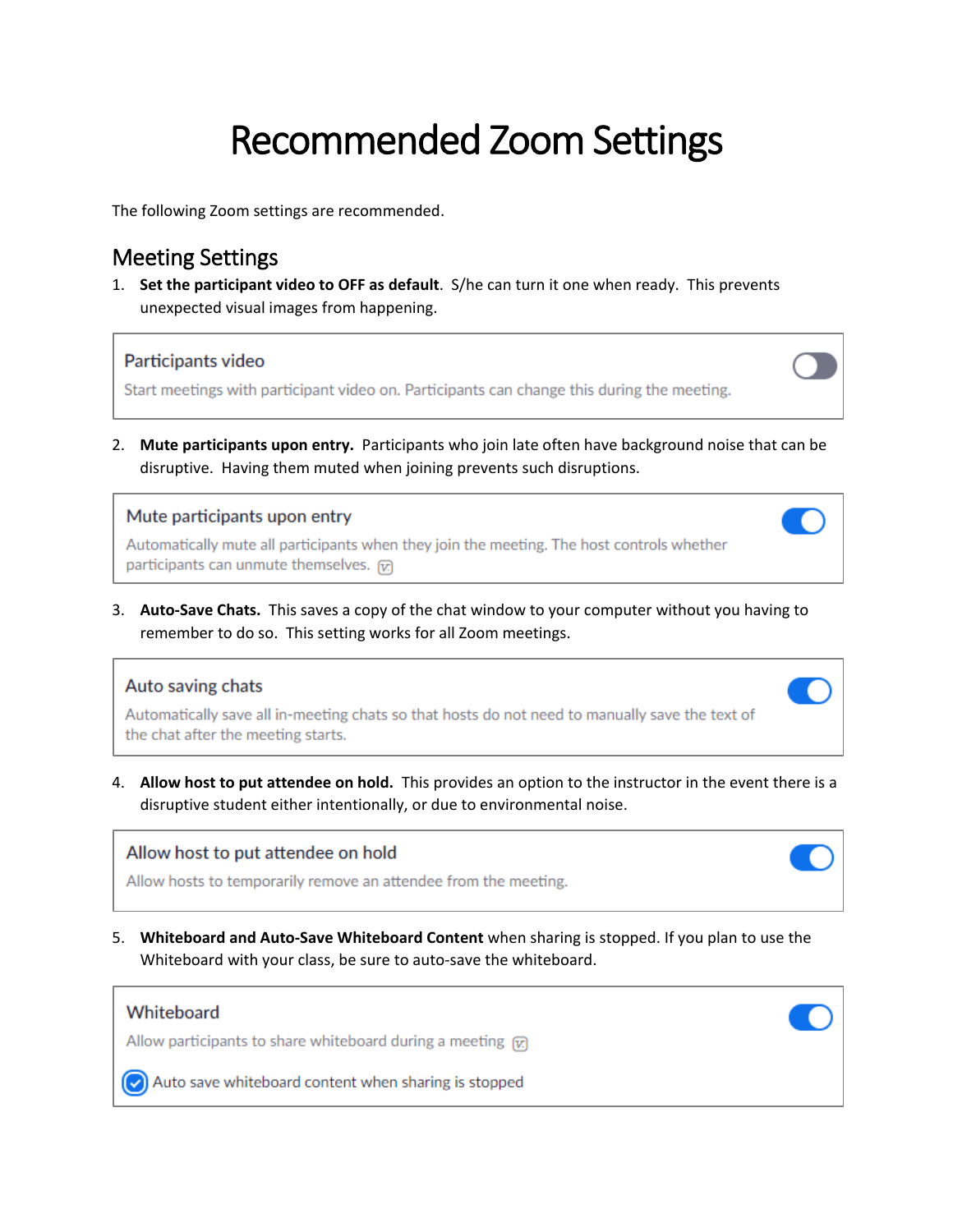6. **Breakout Room.** If you plan to do any group events, turn this feature on. Optionally, you can set up the breakroom participants in advance of you click the box.

#### **Breakout room**

Allow host to split meeting participants into separate, smaller rooms

 $\bigcap$  Allow host to assign participants to breakout rooms when scheduling  $\varnothing$ 

7. **Virtual Background.** Users may be less likely to share their cameras if they can use a virtual background behind them.

#### Virtual background

Allow users to replace their background with any selected image. Choose or upload an image in the Zoom Desktop application settings.

8. **Show a "Join from your Browser" link**. It is very likely that this is required for some Chromebook users to join the Zoom meeting for your class.

#### Show a "Join from your browser" link

Allow participants to bypass the Zoom application download process, and join a meeting directly from their browser. This is a workaround for participants who are unable to download, install, or run applications. Note that the meeting experience from the browser is limited

9. **Waiting room for all participants.** This is probably the best way to prevent the Zoombombing that has been happening. (See additional notes in last section.)

r.

#### **Waiting room**

Attendees cannot join a meeting until a host admits them individually from the waiting room. If Waiting room is enabled, the option for attendees to join the meeting before the host arrives is automatically disabled.  $\overline{w}$ 

Choose which participants to place in the waiting room:

- All participants
- $\bigcirc$  Guest participants only  $\bigcirc$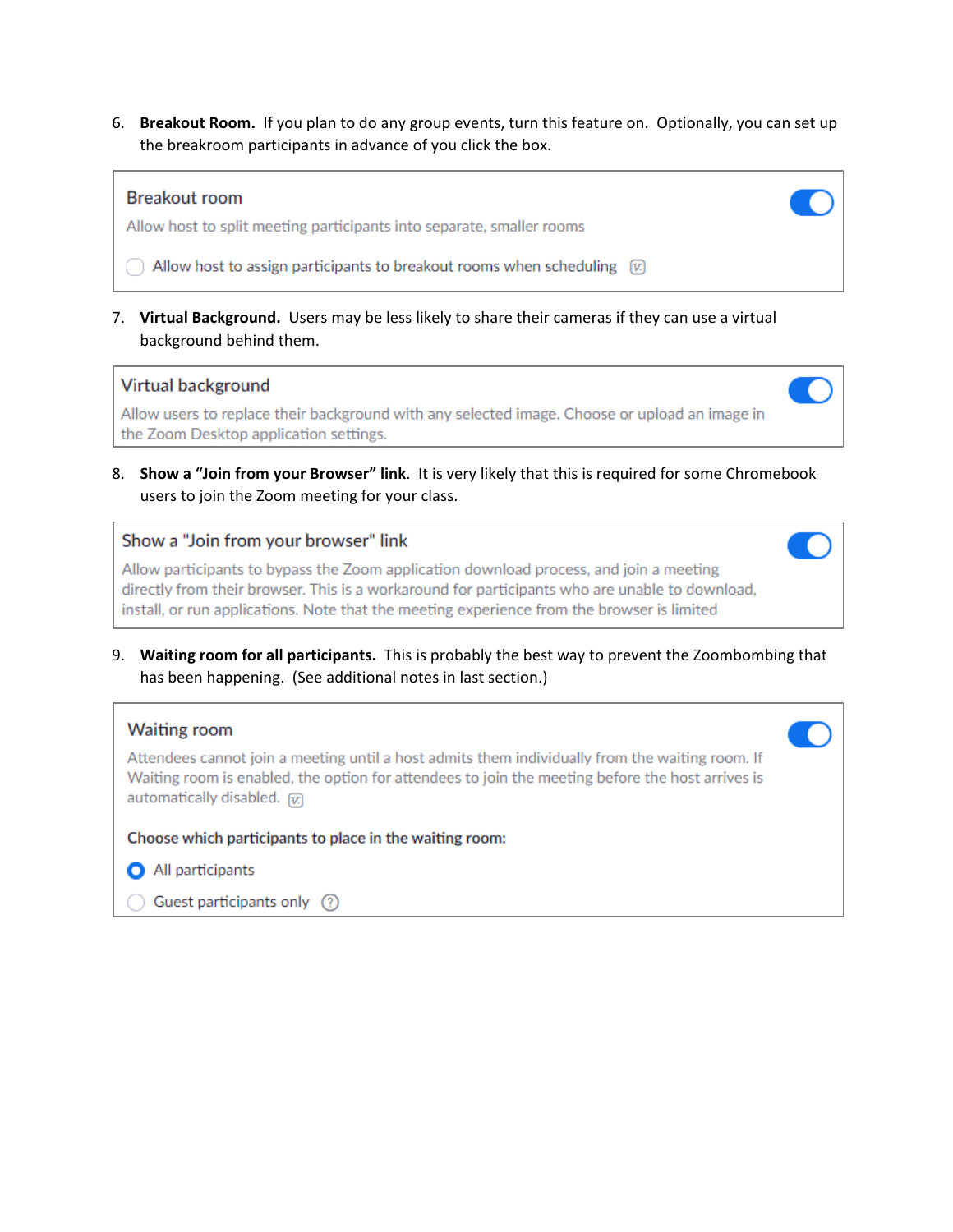# Recording Settings

1. **Cloud recording turned ON.** The only way an instructor will get a cloud recording with a transcript is to have this setting turned on. Additionally, some items should not be checked. You should not record the gallery in most meetings. An exception would be some group projects and you know there are no minors present.

| Cloud recording<br>Allow hosts to record and save the meeting / webinar in the cloud                                                                                                               |  |
|----------------------------------------------------------------------------------------------------------------------------------------------------------------------------------------------------|--|
| Record active speaker with shared screen<br>Record gallery view with shared screen $\circledcirc$<br>Record active speaker, gallery view and shared screen separately<br>Record an audio only file |  |
| Save chat messages from the meeting / webinar<br>Advanced cloud recording settings<br>Add a timestamp to the recording $\oslash$                                                                   |  |
| Display participants' names in the recording<br>Record thumbnails when sharing (?)                                                                                                                 |  |
| Optimize the recording for 3rd party video editor $\odot$<br>Audio transcript 7<br>Save panelist chat to the recording $\textcircled{?}$                                                           |  |

2. **Automatic Recording.** When you turn this on, you will see the option to record in the cloud and allow the host to pause/stop the auto recording in the cloud. Both need to be turned on for an instructor to pre-record lectures with transcript to the cloud.

| Automatic recording<br>Record meetings automatically as they start                  |  |
|-------------------------------------------------------------------------------------|--|
| Record on the local computer<br>Record in the cloud                                 |  |
| $\blacktriangleright$ Host can pause/stop the auto recording in the cloud $\oslash$ |  |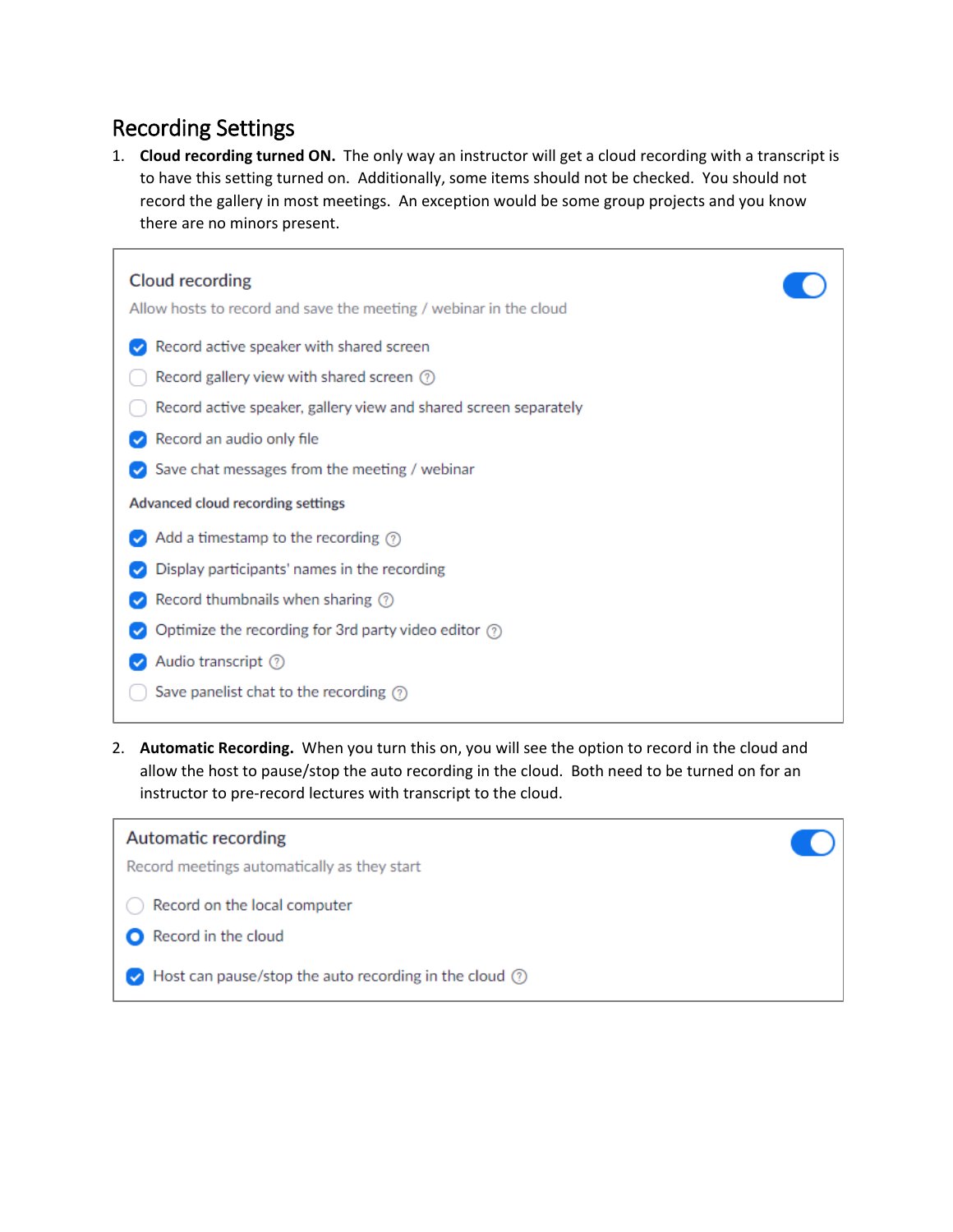# Preventing and Controlling "Zoombombing"

Zoombombing is the new phrase for events when an instructor is teaching and someone intentionally enters the Zoom event to cause a disruption. It is very upsetting to the instructor and generally results in class being cancelled.

To prevent and be prepared to handle such an event, take the following steps:

- Meeting setting #2 when combined with an instructor who selects the option to not allow participants to unmute themselves can go a long way in preventing noise disruptions.
- Meeting setting #4 provides the option to remove an attendee. The way to do that is through the participants list -> run your mouse over the student's name -> click on MORE.



The click on the REMOVE option from the next drop-down menu. Be sure the setting to allow the participant to rejoin is turned OFF



• Meeting setting #9 puts all those who want to join into a Waiting Room and they must wait for you to bring them into the meeting. When the mouse runs over the name of the person in the meeting room, you can "Admit" them or remove them. If a student joins your meeting from within the Canvas TechConnectSSO, their name will appear.